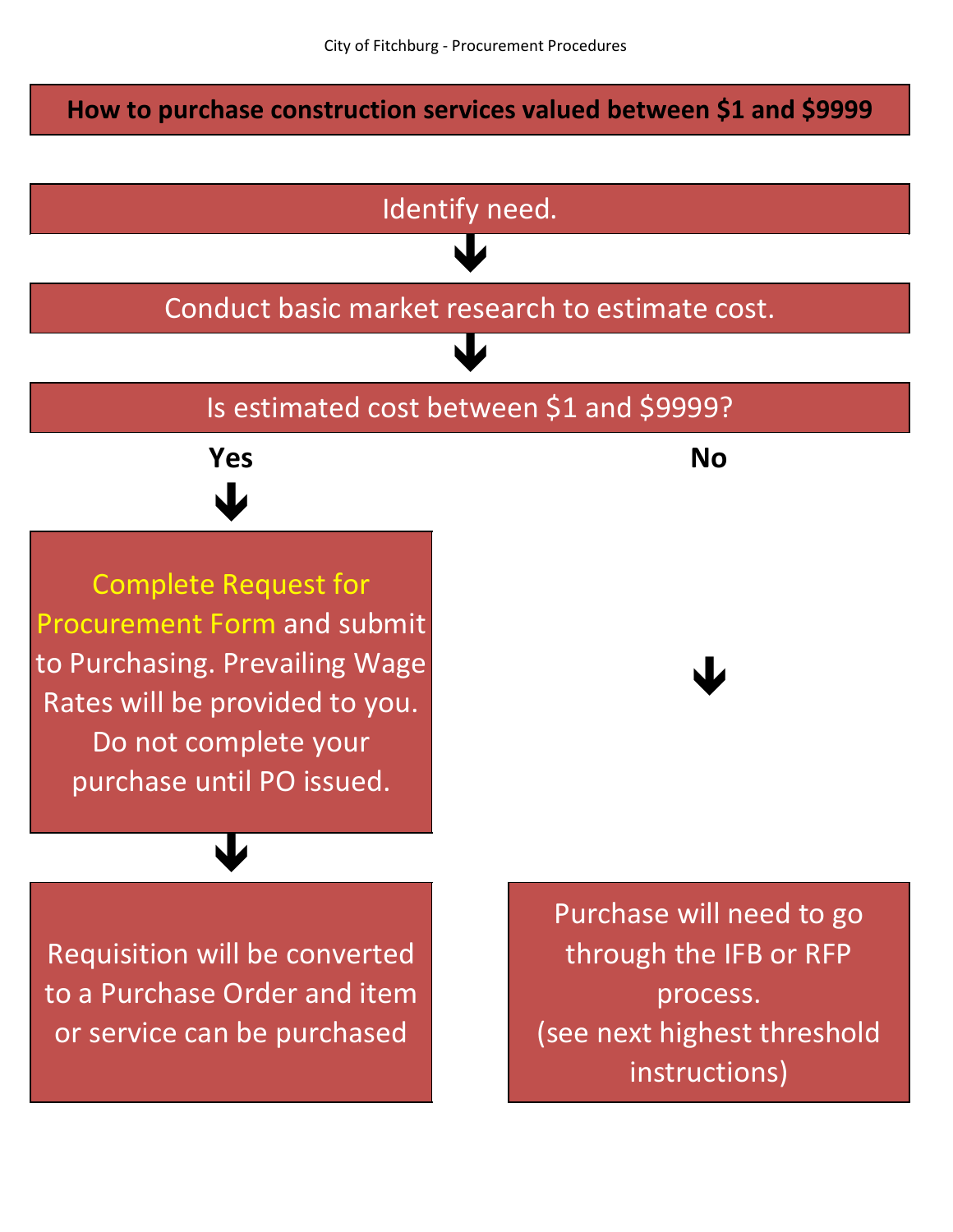## **How to purchase construction services valued between \$10k and \$50k**

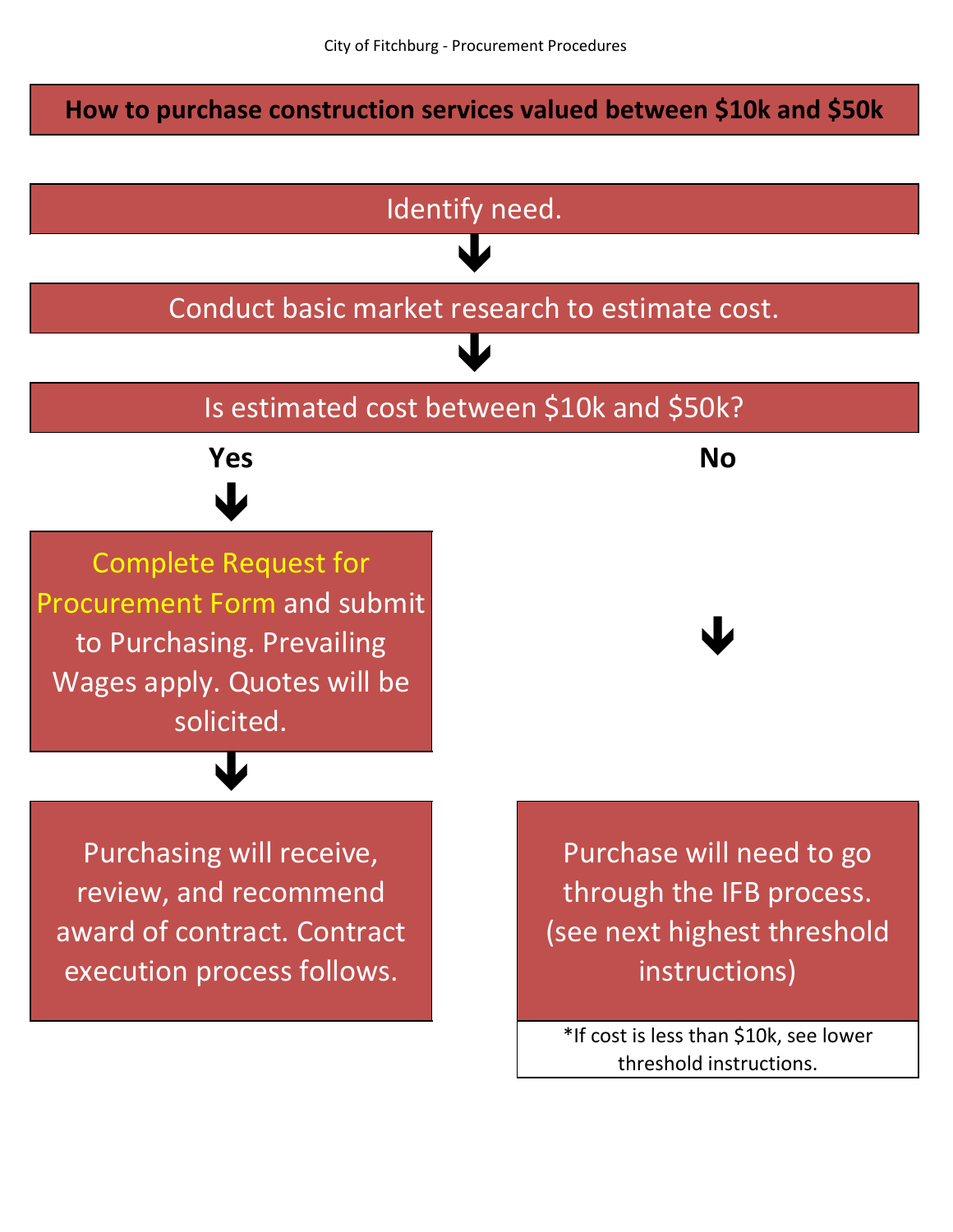**How to purchase construction services valued at more than \$50k**



*\*Please note the IFB process takes 4-6 weeks due to advertising requirements.*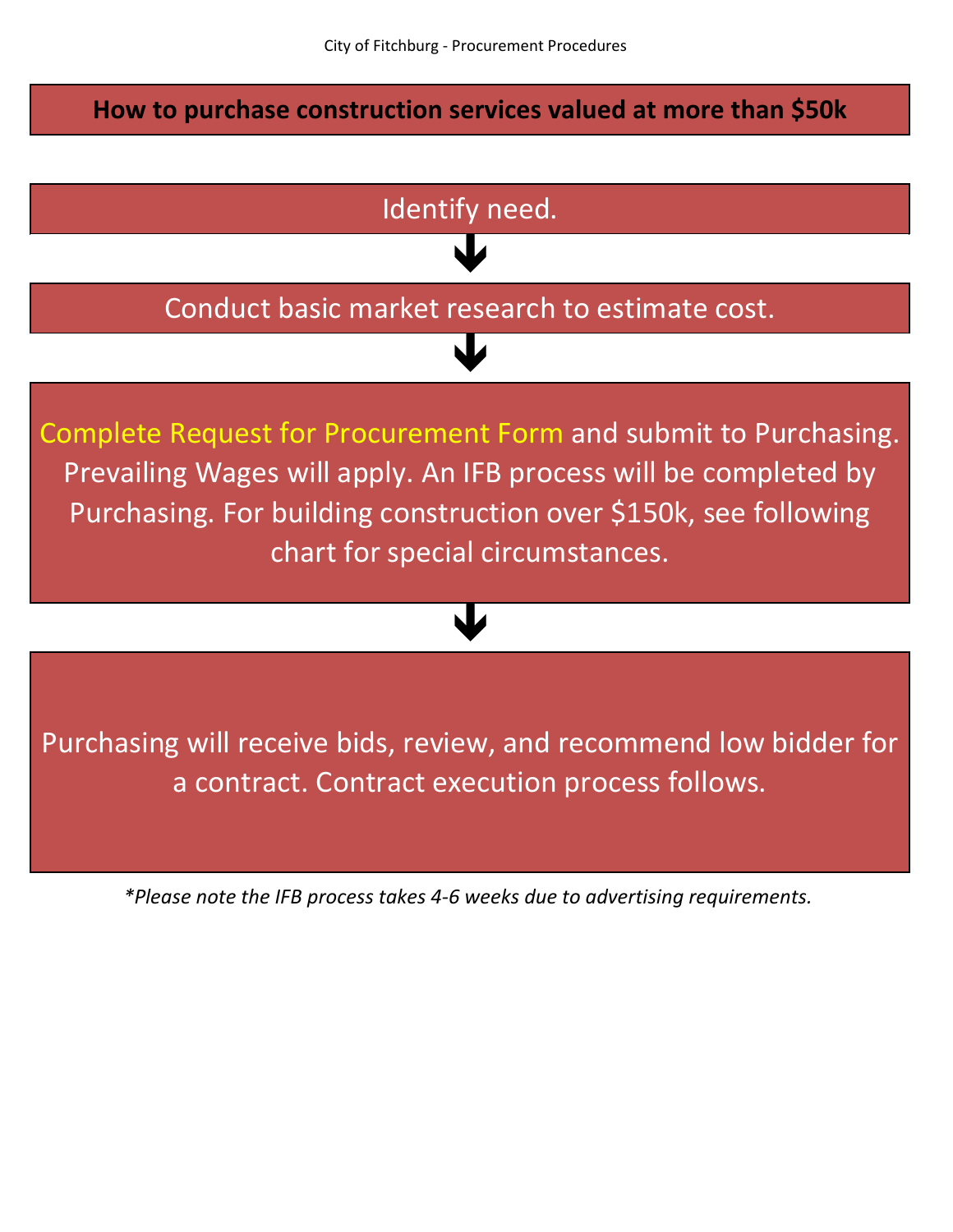**How to purchase building construction services valued at more than \$150k**



*\*Please note the IFB process takes 4-6 weeks due to advertising requirements. Should sub-bidding be required, the process will be extended an additional 4-6 weeks.*